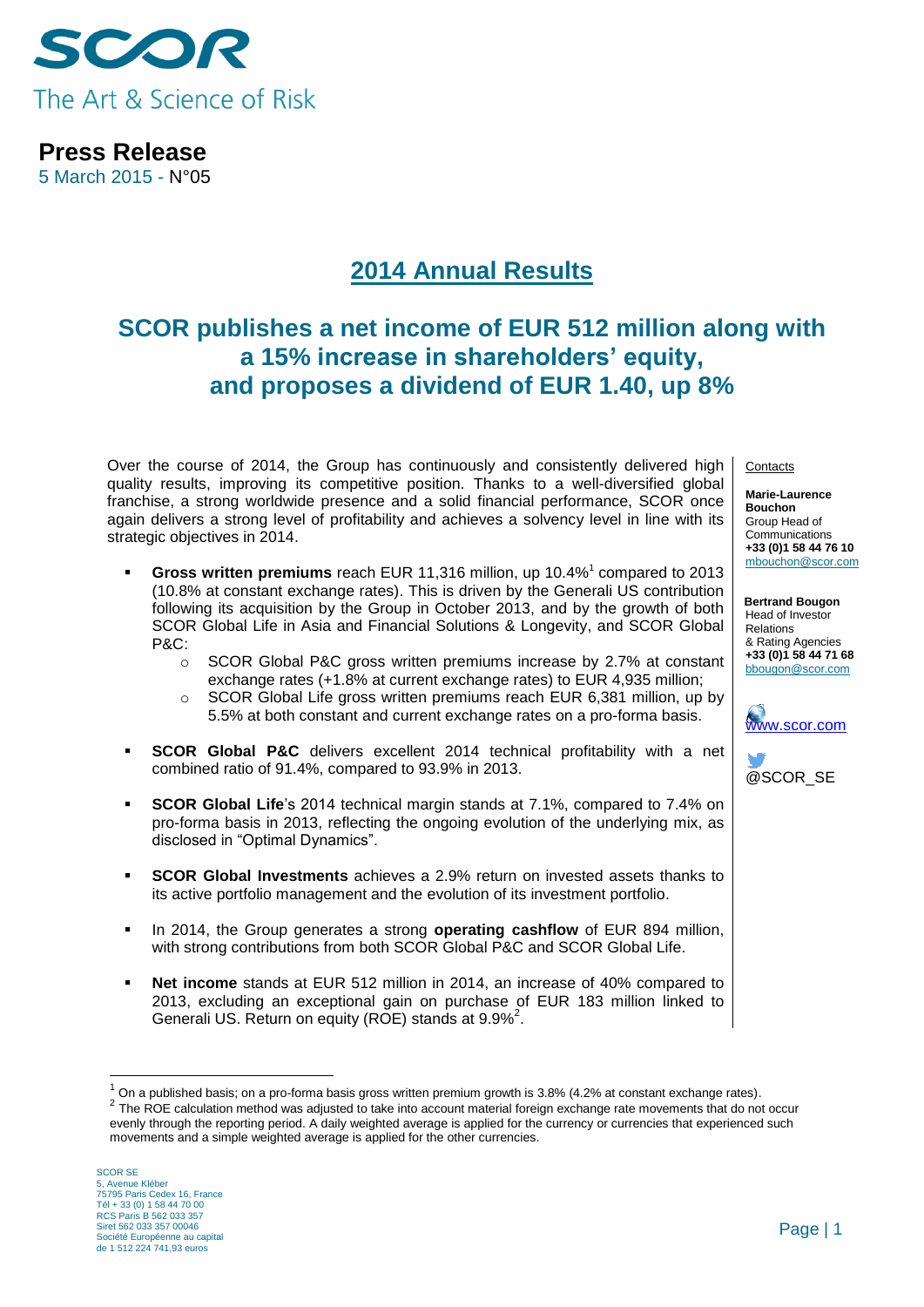

5 March 2015 - N°05

- **Shareholders' equity** reaches EUR 5,729 million at 31 December 2014, compared to EUR 4,980 million at 31 December 2013. After distribution of EUR 243 million in cash dividends, book value per share increases by 15% to EUR 30.60 as at 31 December 2014, compared to EUR 26.64 as at 31 December 2013.
- **SCOR's solvency ratio**, as defined by the 2014 internal model<sup>3</sup>, remains marginally above the optimal range.
- **SCOR's financial leverage** stands at 23.1% as at 31 December 2014. The placement of two perpetual subordinated debts of EUR 250 million and CHF 125 million<sup>4</sup> in 2014 demonstrates the Group's active management of its liabilities.
- SCOR will propose to the Annual General Meeting an **increased dividend** of EUR 1.40 per share for 2014, up from EUR 1.30 for 2013, representing a payout ratio of 51%. The proposed ex-dividend for 2014 will be set at EUR 1.40 on 5 May 2015 and the dividend will be paid on 7 May 2015.

|                                                         | <b>Full year results</b> |        |            |  |
|---------------------------------------------------------|--------------------------|--------|------------|--|
| In EUR millions (rounded, at<br>current exchange rates) | 2014                     | 2013   | Variation  |  |
| Gross written premiums                                  | 11,316                   | 10,253 | 10.4%      |  |
| Group cost ratio                                        | 4.98%                    | 5.07%  | $-0.1$ pts |  |
| Net return on invested assets                           | 2.9%                     | 2.6%   | $0.3$ pts  |  |
| Annualized ROE                                          | 9.9%                     | 11.4%  | $-1.5$ pts |  |
| Net income                                              | 512                      | 549    | $-6.7%$    |  |
| Shareholders' equity                                    | 5,729                    | 4,980  | 15.0%      |  |
| P&C Combined ratio                                      | 91.4%                    | 93.9%  | $-2.5$ pts |  |
| Life technical margin"**                                | 7.1%                     | 7.4%   | $-0.3$ pts |  |

### **SCOR Group 2014 results key financial details:**

*(\*) The ROE calculation method was adjusted to take into account material foreign exchange rate movements that do not occur evenly through the reporting period. A daily weighted average is applied for the currency or currencies that experienced such movements and a simple weighted average is applied for the other currencies. (\*\*) Consolidated net income, Group share; 2013 net income included an exceptional gain on purchase of EUR 183 million linked to Generali US. (\*\*\*) The technical result calculation method was adjusted*  to include revenues from Life reinsurance contracts that do not meet the risk transfer criteria (which had been presented in the *investment income line of the consolidated statements of income of the 2013 DDR). The ratio reported in 2013 was 7.3%.*

<u>.</u>

 $^3$  This estimate is based on the 2014 internal model taking into account the estimated available capital at year-end 2014 divided by the estimated SCR as at that date, allowing for planned business in 2015. The internal model will be subject to a review and approval process conducted by the ACPR over the coming months. The estimate based on the 2015 model will be provided with the Q1 2015 publication.

See press releases of 25 September 2014 and 24 September 2014 respectively.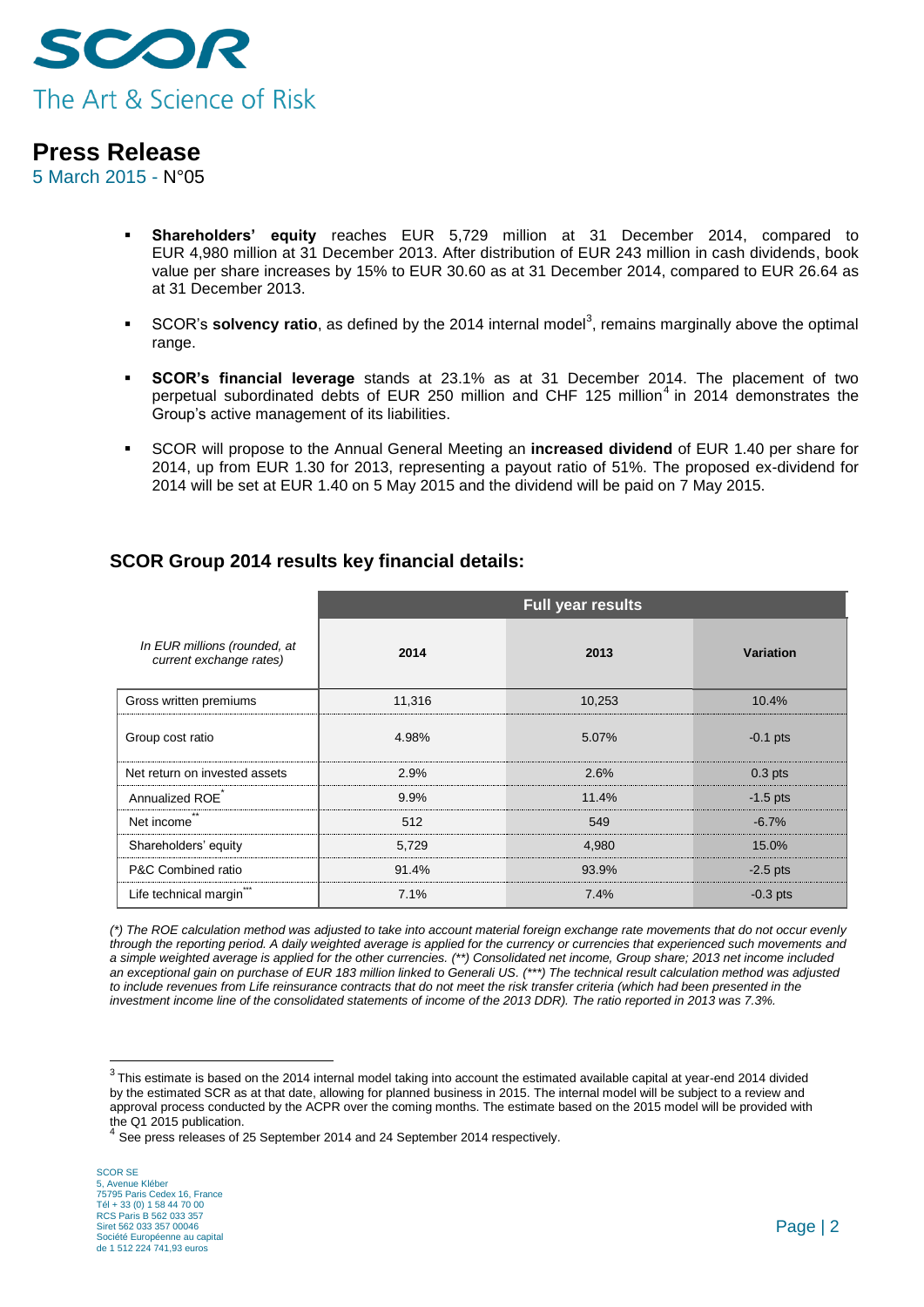

5 March 2015 - N°05

**Denis Kessler, Chairman & CEO of SCOR,** comments: "*The Group delivers high quality results in 2014. It has continued to grow and expand its franchise. The technical profitability of SCOR Global P&C – which delivers a combined ratio of 91.4 % –, and that of SCOR Global Life – which records a technical margin of 7.1 % -, are highly satisfactory. Despite the weakness of interest rates, SCOR Global Investments records a return on assets of 2.9 %. SCOR once again delivers solid profitability, and achieves a solvency level in*  line with its strategic targets. Having invested in new underwriting and risk modelling tools, the SCOR group *has prepared for the new prudential regime, Solvency II, which will come into force on 1 January 2016. It is confident in its ability to meet the challenges of a difficult financial environment, a heightened competitive situation and a demanding new prudential regime*."

> *\* \*\*\*\*\*\*\*\**

### **In 2014, SCOR Global P&C delivers excellent technical profitability, with a net combined ratio of 91.4%**

*SCOR Global P&C key figures:*

|                                                         | <b>Full year results</b> |                |                                             |  |
|---------------------------------------------------------|--------------------------|----------------|---------------------------------------------|--|
| In EUR millions (rounded, at<br>current exchange rates) | Full year 2014           | Full year 2013 | Variation                                   |  |
| Gross written premiums                                  | 4.935                    | 4.848          | 1.8% at current $FX/2.7%$ at<br>constant FX |  |
| Combined ratio                                          | 91.4%                    | 93.9%          | $-2.5$ pts                                  |  |

SCOR Global P&C posts **gross written premium growth of +2.7% at constant exchange rates** (+1.8% at current exchange rates) to EUR 4,935 million in 2014, with expected profitability on target.

In 2014, SCOR Global P&C records **excellent technical profitability** with a net combined ratio of 91.4%, driven by:

- a net attritional loss ratio of 56.9%, with a year-on-year improvement of 0.8 pts (improvement of 1.5 pts excluding reserve releases conducted in 2013), fully in line with the assumed trend towards 57% over the three years of the "Optimal Dynamics" plan.
- a low level of nat cat losses of 4.2% in 2014.

For the full year 2014, the normalized net combined ratio (with a natural catastrophe budget of 7%) stands at 94.2%.

At 1/1/2015, retrocession efficiency was further improved, leading to more comfort in the budgeted 7% natural catastrophe ratio and to the confirmation of the 94% net combined ratio assumption for the second year of "Optimal Dynamics".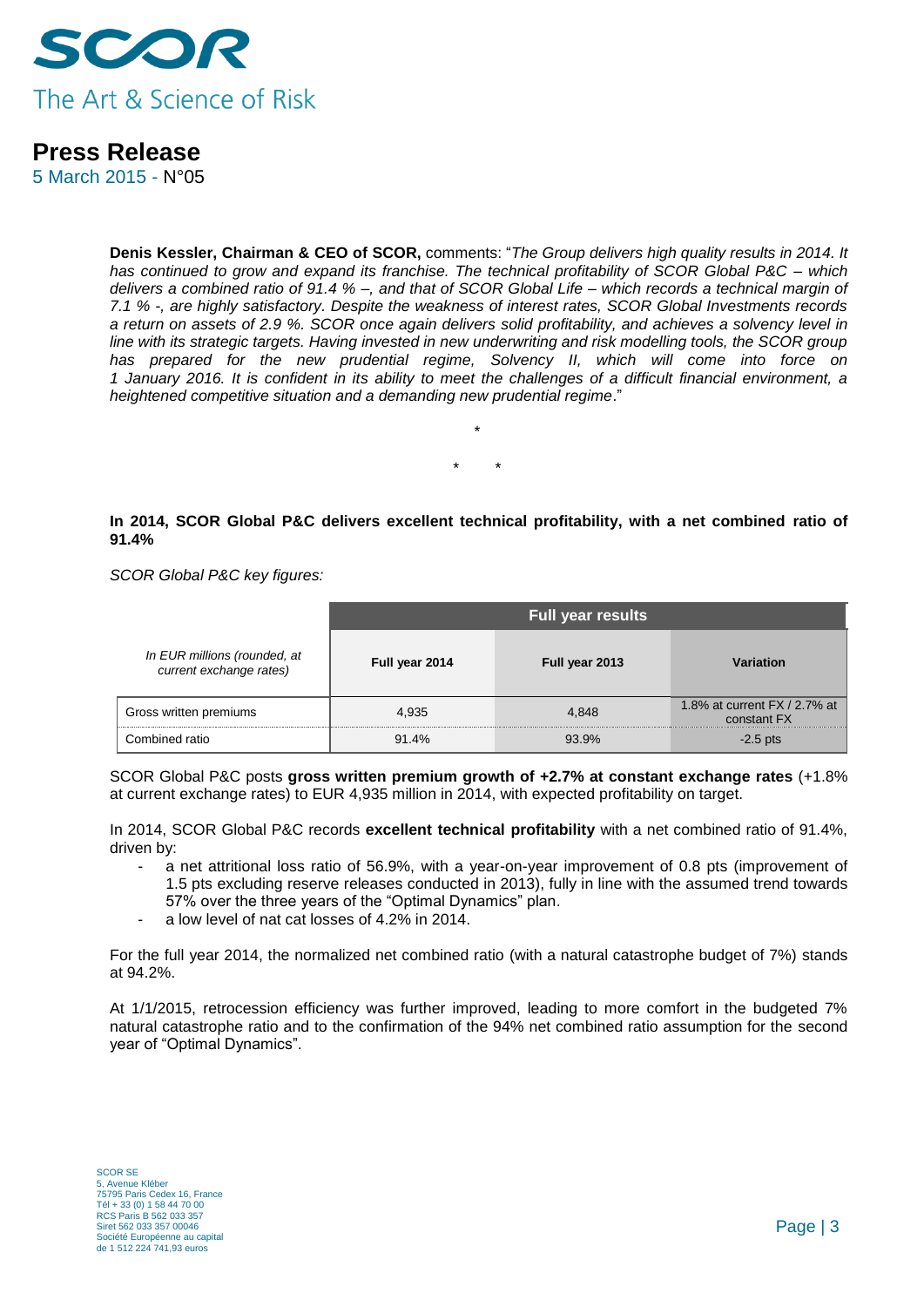

5 March 2015 - N°05

In an environment that remains challenging, SCOR Global P&C delivered premium growth of 2.4% at its 1 January 2015 renewals<sup>5</sup> while maintaining expected profitability, thereby reflecting the strength of its business model.

For the full year 2015, SCOR Global P&C expects to achieve approximately EUR 5.3 billion in gross written premiums.

#### **SCOR Global Life continues to combine strong technical performance with steady franchise growth in 2014**

*SCOR Global Life key figures:* 

|                                                         | <b>Full year results</b> |                          |                                       |                               |                        |  |
|---------------------------------------------------------|--------------------------|--------------------------|---------------------------------------|-------------------------------|------------------------|--|
| In EUR millions (rounded, at<br>current exchange rates) | <b>Full year</b><br>2014 | <b>Full year</b><br>2013 | <b>Full year</b><br>2013<br>pro-forma | <b>Published</b><br>Variation | Pro-forma<br>Variation |  |
| Gross written premiums                                  | 6,381                    | 5,405                    | 6.050                                 | 18.1%                         | 5.5%                   |  |
| Life technical margin                                   | 7.1%                     | 7.4%                     | 7.4%                                  | $-0.3$ pts                    | $-0.3$ pts             |  |

*(\*) The technical result calculation method was adjusted to include revenues from Life reinsurance contracts that do not meet the risk transfer criteria (which had been presented in the investment income line of the consolidated statements of income of the 2013 DDR). The ratio reported in 2013 was 7.3%.*

SCOR Global Life gross written premiums stand at EUR 6,381 million in 2014, representing growth of 18.1% compared to 2013 at both current and constant exchange rates, and of 5.5% at current and constant exchange rates on a pro-forma basis.

In 2014, SCOR Global Life's franchise continued to expand with:

- Protection expanding strongly in Asia while leadership positions are successfully maintained in the US and in key European markets,
- Strong increase in Financial Solutions, with new business growth in Asia and Latin America, and
- Longevity leveraging its strong UK market position (two new transactions in the UK) to develop its global offering.

Over 2014, SCOR Global Life records a strong business flow across all markets, with new business profitability confirmed at or above the return target of 1,000 bps above the risk-free rate.

The profitability of new business, coupled with the performance by the in-force book, have contributed to SCOR Global Life's robust technical margin of 7.1%, which is in line with the "Optimal Dynamics" plan assumption of 7%.

<sup>1</sup> <sup>5</sup> See press release of 10 February 2015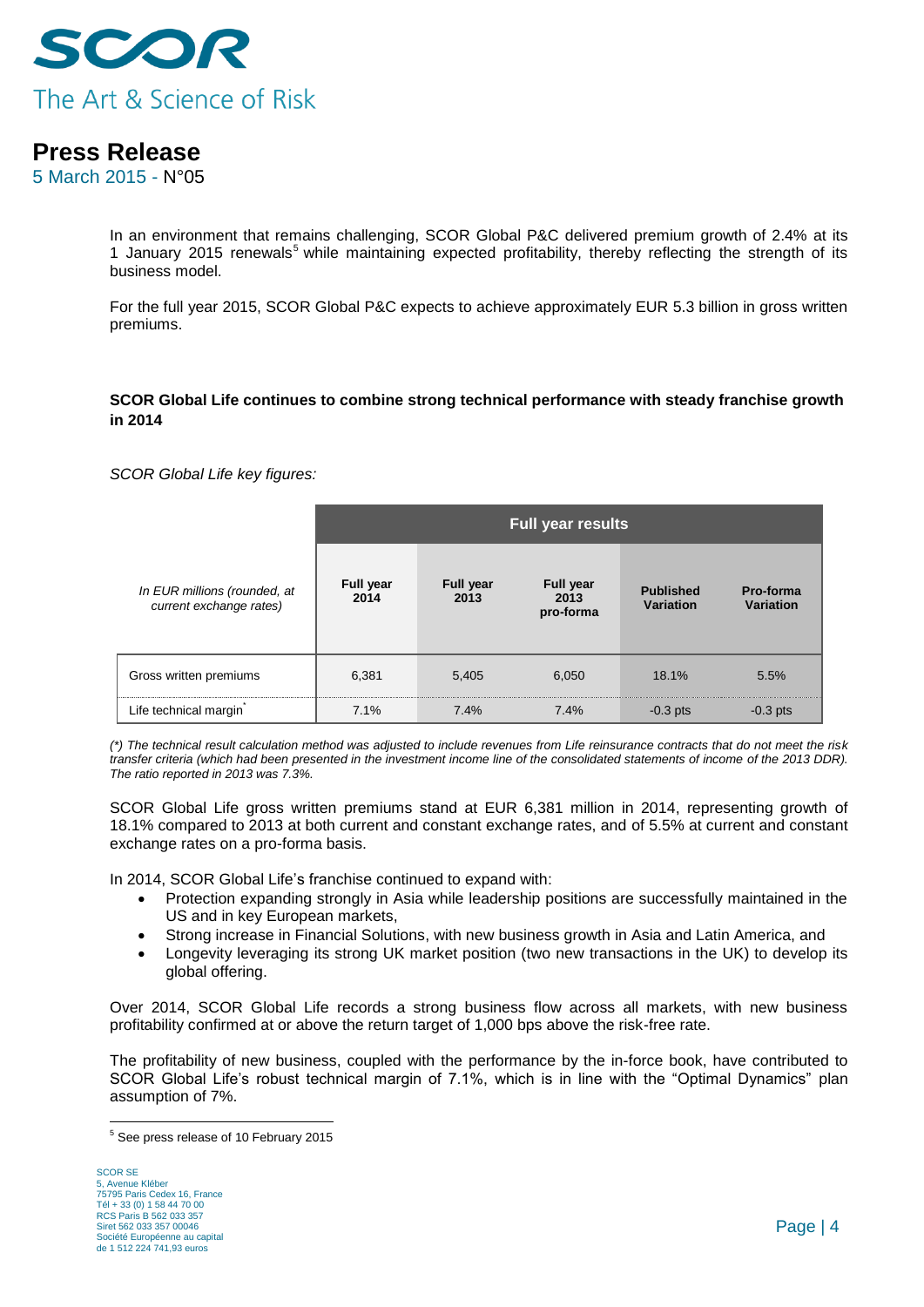

5 March 2015 - N°05

**SCOR Global Investments delivers a return on invested assets of 2.9%, at the top of its early 2014 assumption, in an exceptionally low yield environment**

*SCOR Global Investments key figures:*

|                                                         | <b>Full year results</b> |                |           |  |  |
|---------------------------------------------------------|--------------------------|----------------|-----------|--|--|
| In EUR millions (rounded, at current<br>exchange rates) | Full year 2014           | Full year 2013 | Variation |  |  |
| <b>Total investments</b>                                | 24,854                   | 23,086         | 7.7%      |  |  |
| of which total invested assets                          | 16.247                   | 14.905         | 9.0%      |  |  |
| of which total funds withheld by<br>cedants             | 8,607                    | 8,181          | 5.2%      |  |  |
| Return on investments                                   | 2.5%                     | 2.4%           | $0.1$ pts |  |  |
| Return on invested assets                               | 2.9%                     | 2.6%           | $0.3$ pts |  |  |

(\*) Restated for third party insurance business investments managed by SCOR Global Investments.

(\*\*) Annualised, including interest on deposits (i.e. interest on funds withheld).

(\*\*\*) Annualised, excluding interest on deposits (i.e. interest on funds withheld).

In a still difficult financial context with an exceptionally low yield environment, SCOR Global Investments continues its policy of progressively reducing its liquidity in the fourth quarter 2014, while selectively increasing the duration of the fixed income portfolio, in line with "Optimal Dynamics".

Cash and short-term investments represent 5% of invested assets at 31 December 2014 (excluding funds withheld by cedants), down five percentage points compared to 30 September 2014 and nine points compared to 31 December 2013. The duration of the fixed income portfolio stands at 4.0 years (excluding cash) at 31 December 2014, compared to 3.4 years at 31 December 2013. This increase in duration is mainly due to the USD-denominated portfolios, with a 4.2-year effective duration at 31 December 2014, compares to a 3.6-year duration for the EUR-denominated fixed income portfolio at the same date.

The quality of the fixed income portfolio has been maintained with a stable average rating of AA-. As at 31 December 2014, expected cash flow on the fixed income portfolio over the next 24 months stands at EUR 5.1 billion (including cash and short-term investments), facilitating dynamic management of the reinvestment policy.

During 2014, invested assets generated a financial contribution of EUR 436 million. The active management policy employed by SCOR Global Investments has enabled the Group to record capital gains of EUR 135 million in 2014.

The return on invested assets stands at 2.9% in 2014 and at 3.0% for the fourth quarter of 2014. Taking account of funds withheld by cedants, the net rate of return on investments is 2.5% in 2014 and 2.7% for the fourth quarter of 2014.

Invested assets (excluding funds withheld by cedants) stand at EUR 16,247 million as at 31 December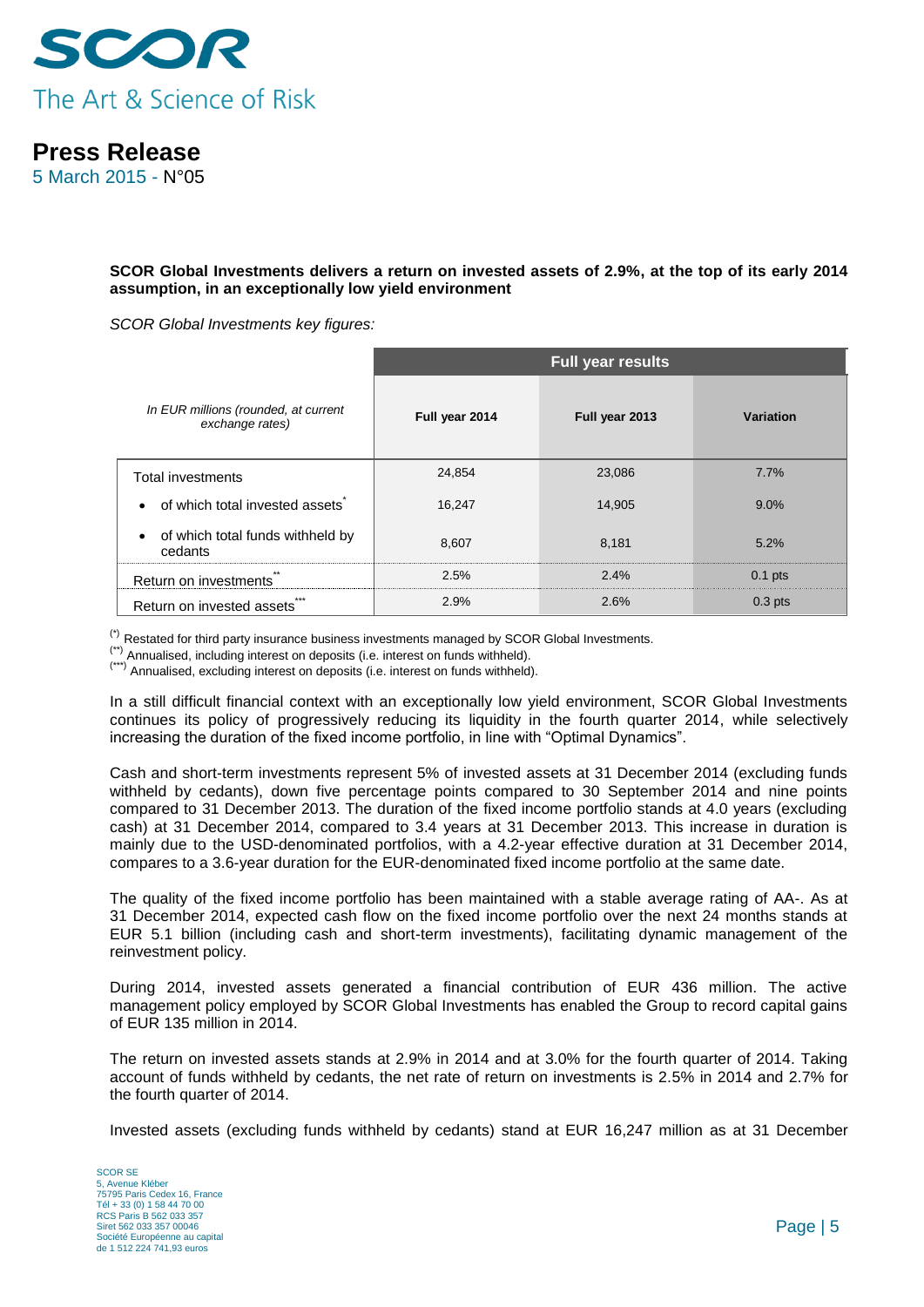

5 March 2015 - N°05

2014, and are composed as follows: 5% cash, 81% fixed income (of which 1% are short-term investments), 3% loans, 3% equities, 5% real estate and 3% other investments. Total investments, including EUR 8,607 million of funds withheld, stand at EUR 24,854 million as at 31 December 2014, compared to EUR 23,086 million at 31 December 2013.

> **\* \* \***

### **APPENDIX**

In the 2014 annual results presentation and in this press release, two sets of financial data are used: published accounts & pro-forma information. Unless otherwise indicated, press release figures relate to the published accounts.

#### **2013 Audited published accounts: Full year and 4th quarter accounts**

- □ Reflect Q4 2013 figures for Generali US from acquisition date, (01/10-31/12) i.e. three months of full consolidation
- Audited annual accounts have been prepared reflecting the Generali US from acquisition date

#### **Unaudited pro-forma information: Full year information**

 $\Box$  Following IFRS 3 guidance – an acquirer shall disclose information that enables users of its financial statements to evaluate the nature and financial impact of business combinations that were effected during the period. In addition, in accordance with AMF rules, pro-forma financial information can be provided on a voluntary basis

The unaudited pro-forma financial information as of 31 December 2013 is presented to illustrate the effects on SCOR's income statement of the Generali US acquisition as if the acquisition had taken place on 1 January 2013 and does not purport to be indicative of the results that actually would have been obtained if the operations had been combined during this period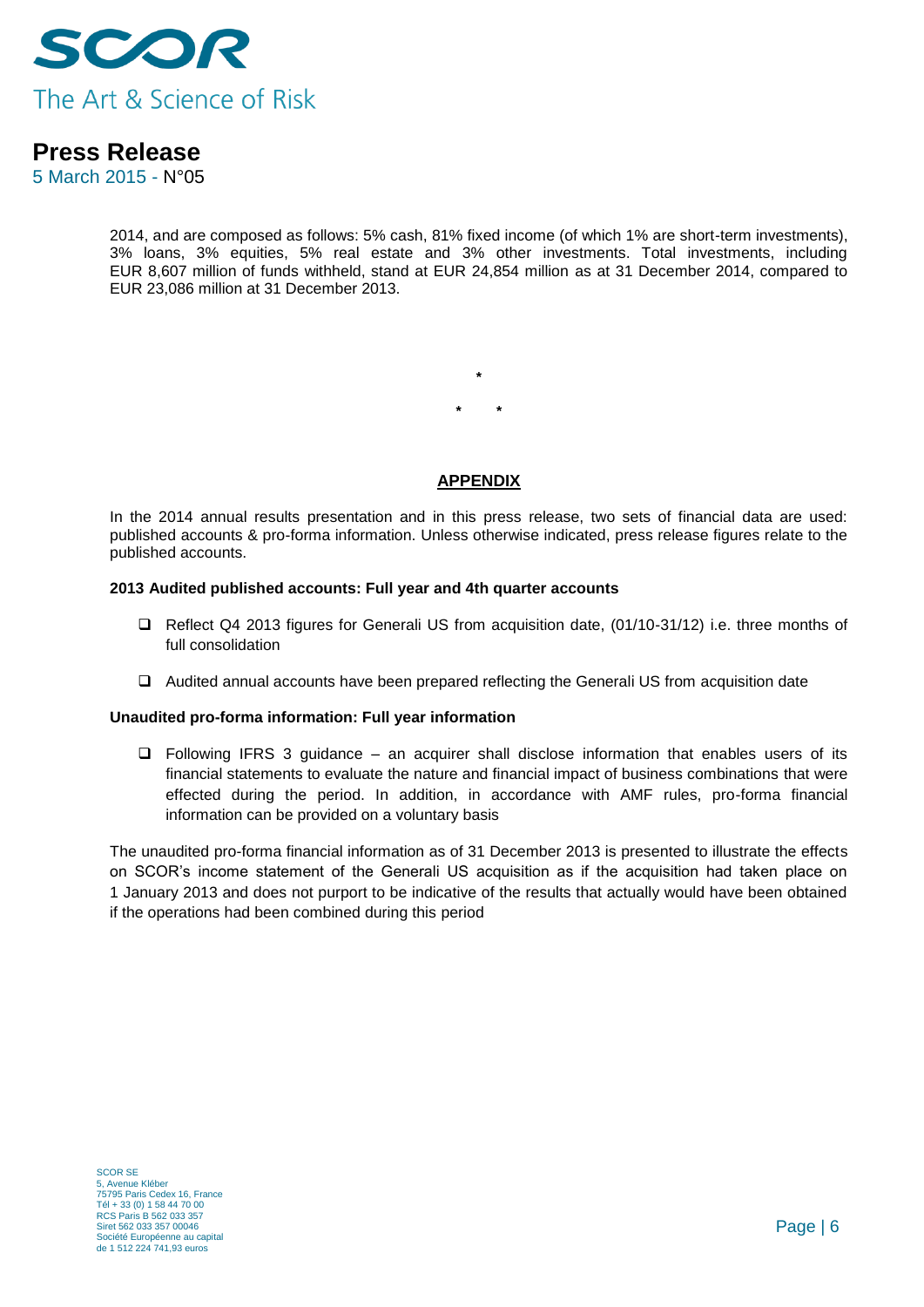

5 March 2015 - N°05

|                                          |         | <b>YTD</b> |                  |         | <b>QTD</b> |           |
|------------------------------------------|---------|------------|------------------|---------|------------|-----------|
|                                          | FY 2014 | FY 2013    | <b>Variation</b> | Q4 2014 | Q4 2013    | Variation |
| <b>Gross written premiums</b>            | 11,316  | 10,253     | 10.4%            | 2,934   | 2,714      | 8.1%      |
| <b>P&amp;C gross written</b><br>premiums | 4,935   | 4,848      | 1.8%             | 1,256   | 1,201      | 4.6%      |
| Life gross written<br>premiums           | 6,381   | 5,405      | 18.1%            | 1,678   | 1,513      | 10.9%     |
| Net investment income                    | 576     | 509        | 13.2%            | 155     | 127        | 22.0%     |
| <b>Operating results</b>                 | 825     | 783        | 5.4%             | 231     | 329        | $-29.8%$  |
| Net income <sup>1</sup>                  | 512     | 549        | $-6.7%$          | 135     | 247        | $-45.3%$  |
| Earnings per share<br>(EUR)              | 2.75    | 2.96       | $-7.0%$          | 0.73    | 1.32       | $-45.0%$  |
| Operating cash flow                      | 894     | 897        | $-0.3%$          | 424     | 175        | 142.6%    |

#### **1 - P&L Key figures FY 2014 and Q4 2014 (in EUR millions, at current exchange rates)**

*(1) Consolidated net income, Group share; 2013 net income included an exceptional gain on purchase of EUR 183 million linked to the Generali US acquisition.*

#### **2 - P&L Key ratios FY 2014 and Q4 2014**

|                                          | <b>YTD</b> |         |            | <b>QTD</b> |         |             |
|------------------------------------------|------------|---------|------------|------------|---------|-------------|
|                                          | FY 2014    | FY 2013 | Variation  | Q4 2014    | Q4 2013 | Variation   |
| Return on investments <sup>1</sup>       | 2.5%       | 2.4%    | $0.1$ pts  | 2.7%       | 2.3%    | $0.4$ pts   |
| Return on invested assets <sup>1,2</sup> | 2.9%       | 2.6%    | $0.3$ pts  | 3.0%       | 2.6%    | $0.4$ pts   |
| P&C net combined ratio <sup>3</sup>      | 91.4%      | 93.9%   | $-2.5$ pts | 91.1%      | 93.3%   | $-2.2$ pts  |
| Life technical margin <sup>4</sup>       | 7.1%       | $7.4\%$ | $-0.3$ pts | 7.0%       | 7.6%    | $-0.6$ pts  |
| Group cost ratio <sup>5</sup>            | 4.98%      | 5.07%   | $-0.1$ pts | 5.22%      | 5.35%   | $-0.1$ pts  |
| Return on equity (ROE) <sup>6</sup>      | 9.9%       | 11.4%   | $-1.5$ pts | 10.1%      | 21.5%   | $-11.4$ pts |

*1: Annualised; 2: Excluding funds withheld by cedants; 3: The combined ratio is the sum of the total claims, the total commissions and the total P&C management expenses, divided by the net earned premiums of SCOR Global P&C; 4: The technical margin for SCOR Global Life is the technical result divided by the net earned premiums of SCOR Global Life; the technical result calculation method*  was adjusted to include revenues from Life reinsurance contracts that do not meet the risk transfer criteria (which had been presented *in the investment income line of the consolidated statements of income of the 2013 DDR). The ratio reported in 2013 was 7.3%; 5: The cost ratio is the total management expenses divided by the gross written premiums; 6: Annualised. The ROE calculation method was adjusted to take into account material foreign exchange rate movements that do not occur evenly through the reporting period. A*  daily weighted average is applied for the currency or currencies that experienced such movements and a simple weighted average is *applied for the other currencies.*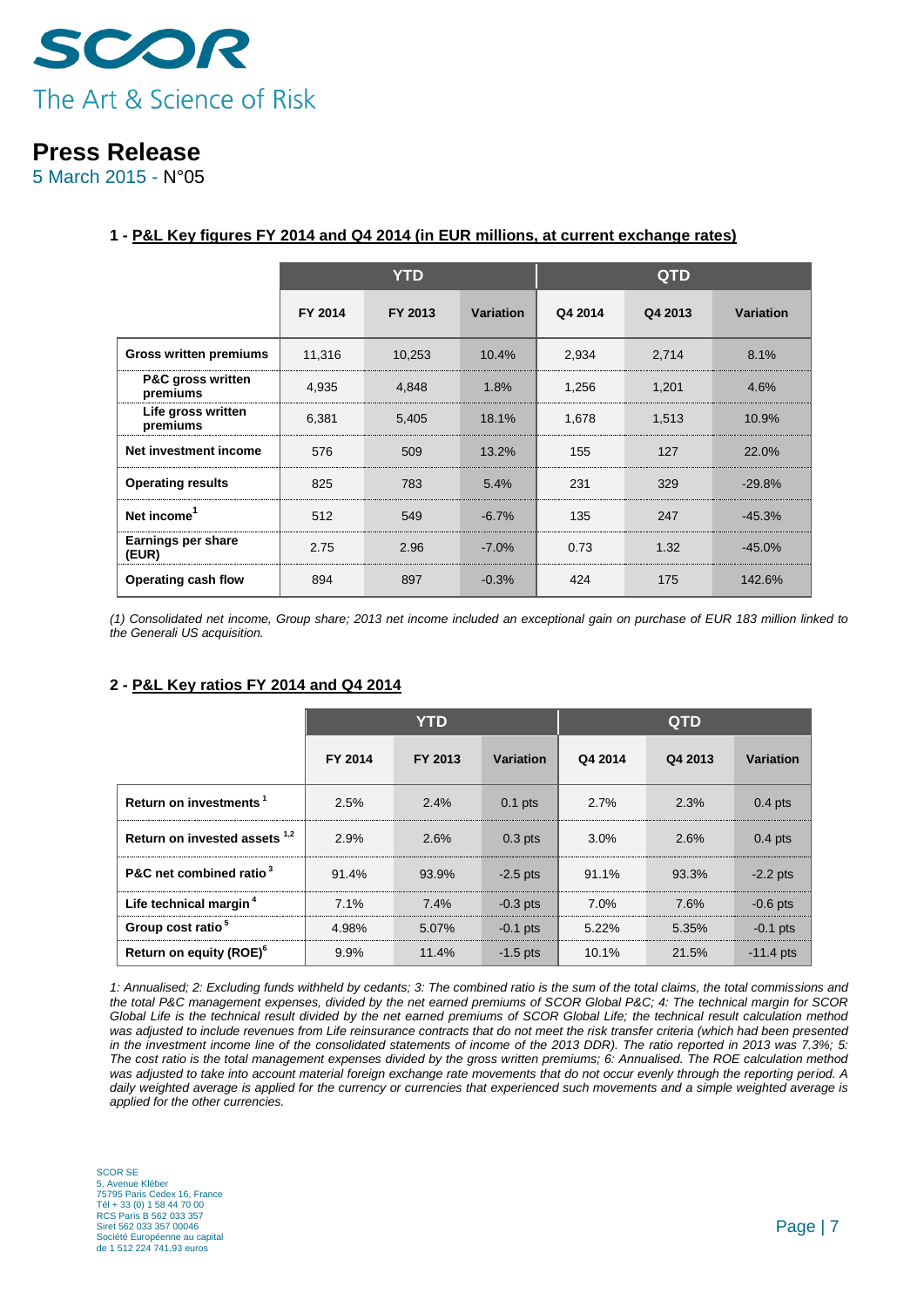

5 March 2015 - N°05

#### **3 - Balance sheet Key figures as at 31 December 2014 (in EUR millions, at current exchange rates)**

|                                      | <b>Key Figures</b>                  |                                     |           |  |  |
|--------------------------------------|-------------------------------------|-------------------------------------|-----------|--|--|
|                                      | As at 31<br><b>December</b><br>2014 | As at 31<br><b>December</b><br>2013 | Variation |  |  |
| Total investments <sup>1,2</sup>     | 24.854                              | 23.086                              | 7.7%      |  |  |
| <b>Technical reserves</b><br>(gross) | 25,839                              | 24.337                              | 6.2%      |  |  |
| Shareholders' equity                 | 5.729                               | 4.980                               | 15.0%     |  |  |
| Book value per share<br>(EUR)        | 30.60                               | 26.64                               | 14.9%     |  |  |
| Financial leverage ratio             | 23.1%                               | 21.2%                               | $1.9$ pts |  |  |
| <b>Total liquidity</b>               | 940                                 | 2.120                               | $-55.6\%$ |  |  |

*1: Total investment portfolio includes both invested assets and funds withheld by cedants, accrued interest, cat bonds, mortality bonds and FX derivatives; 2: Excluding 3rd party net insurance business investments.*

### **4 - Key financial details by entity for the fourth quarter 2014**

|                                                         | <b>SCOR Global P&amp;C</b><br><b>Quarterly results</b> |         |            |  |
|---------------------------------------------------------|--------------------------------------------------------|---------|------------|--|
| In EUR millions (rounded, at<br>current exchange rates) | Q4 2014                                                | Q4 2013 | Variation  |  |
| Gross written premiums                                  | 1.256                                                  | 1.201   | 4.6%       |  |
| Combined ratio                                          | $91.1\%$                                               | 93.3%   | $-2.2$ pts |  |

|                                                         | <b>SCOR Global Life</b><br><b>Quarterly results</b> |         |                      |                        |                               |
|---------------------------------------------------------|-----------------------------------------------------|---------|----------------------|------------------------|-------------------------------|
| In EUR millions (rounded, at<br>current exchange rates) | Q4 2014                                             | Q4 2013 | Q4 2013<br>pro-forma | Published<br>Variation | Pro-forma<br><b>Variation</b> |
| Gross written premiums                                  | 1.678                                               | 1.513   | 1.513                | 10.9%                  | 10.9%                         |
| Life technical margin                                   | $7.0\%$                                             | 7.6%    | 7.6%                 | $-0.6$ pts             | $-0.6$ pts                    |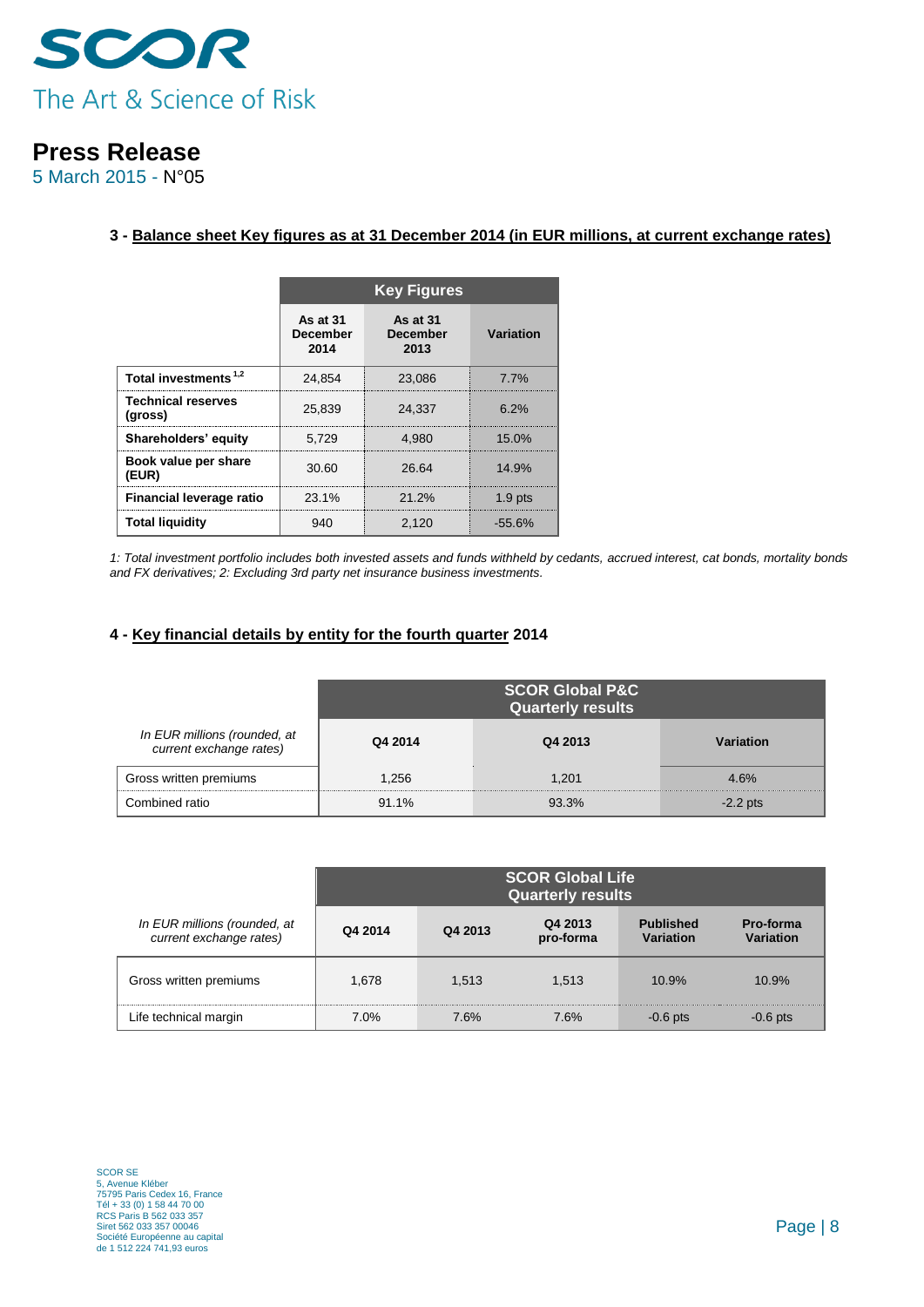

5 March 2015 - N°05

|                                                         | <b>SCOR Global Investments</b><br><b>Quarterly results</b> |         |           |  |  |
|---------------------------------------------------------|------------------------------------------------------------|---------|-----------|--|--|
| In EUR millions (rounded, at current<br>exchange rates) | Q4 2014                                                    | Q4 2013 | Variation |  |  |
| <b>Total investments</b>                                | 24,854                                                     | 23,086  | 7.7%      |  |  |
| of which total invested<br>assets <sup>1</sup>          | 16.247                                                     | 14.905  | 9.0%      |  |  |
| of which total funds withheld<br>by cedants             | 8,607                                                      | 8.181   | 5.2%      |  |  |
| Return on investments <sup>2</sup>                      | 2.7%                                                       | 2.3%    | $0.4$ pts |  |  |
| Return on invested assets <sup>3</sup>                  | 3.0%                                                       | 2.6%    | $0.4$ pts |  |  |

 $^1$  Restated for third party insurance business investments managed by SCOR Global Investments.<br><sup>2</sup> Annualised, including interest on deposits (i.e. interest on funds withheld).<br><sup>3</sup> Annualised, excluding interest on depo